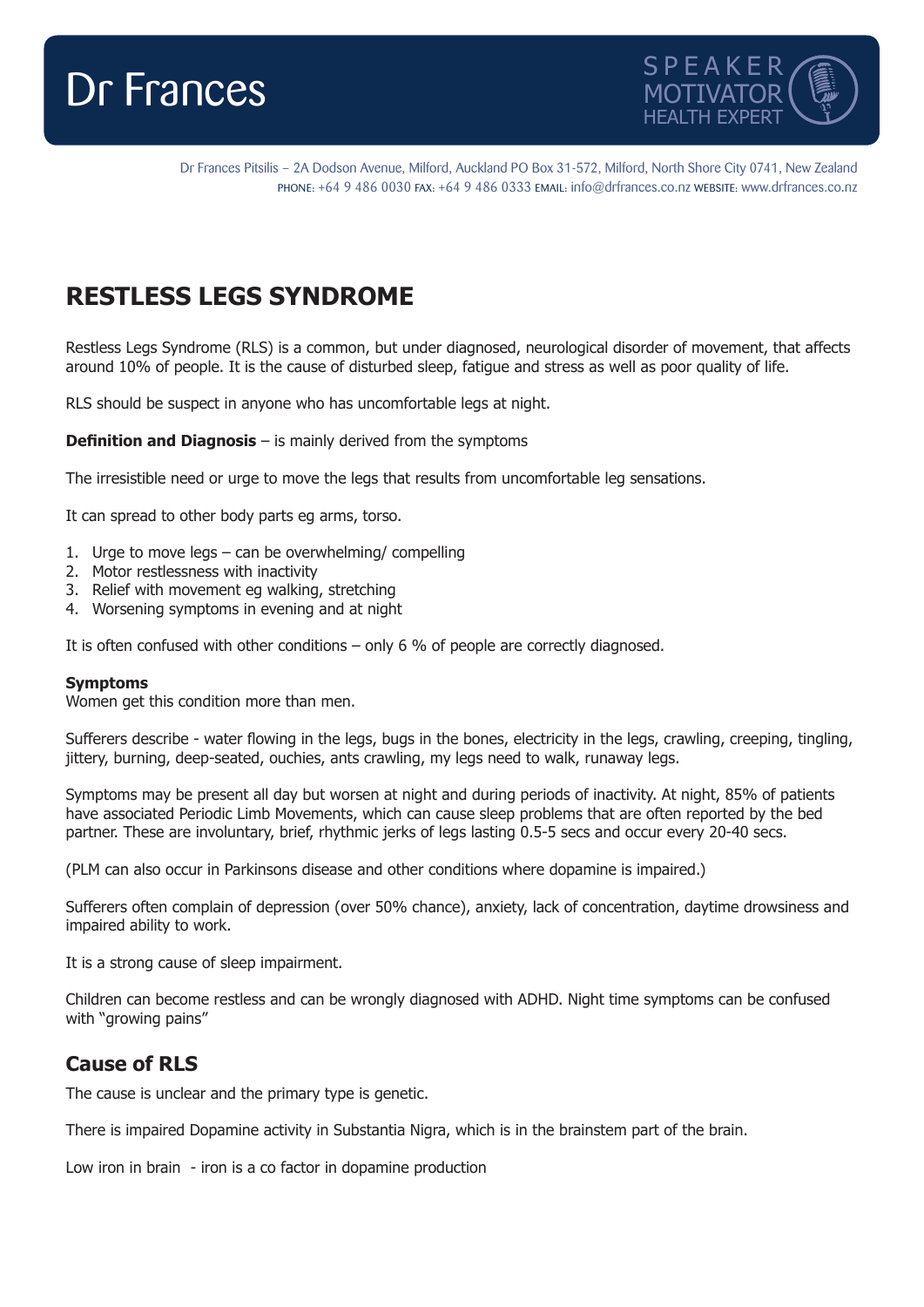### **Important implications**

- Periodic Limb Movements are associated with raised BP and heart rate
- RLS is associated with increased risk of hypertension, heart disease, stroke, migraine, major depressive disorder and panic disorder.

## **Types of Restless Leg Syndrome**

#### **Primary RLS**

It can start at any age. It is more insidious than secondary RLS. It is more common in under 40's. Sufferers are likely to have a family member with it.

#### **Secondary RLS**

Is more abrupt in the onset.

Typically occurs in association with another conditions:

- Iron deficiency.
	- o Iron is needed for dopamine production in the brain. Dopamine, amongst other things, helps control movement.
	- o Note you and your doctor need to get the Ferritin levels (iron level indicator) above 60.
- Pregnancy especially in the third trimester up to  $30\%$ .
	- o Associated with low iron  $+/-$  folic acid.
	- o In pregnancy, the iron requirement increases 3-4 fold, and the folic acid requirement increases 8-10 fold.
- End stage renal failure, which causes low iron.
- Iron deficiency from other causes eg Cancer, other diseases.
- Gastric surgery, which can cause low iron.
- ADHD, the cause is probably low iron due to poor diet or absorption.
- Folic acid deficit (a small group) Folic acid is also needed for Dopamine production.
- Multiple Sclerosis 38%
- Rheumatoid arthritis 31%
- Diabetic peripheral neuropathy (nerve damage to the arms, hands, legs and feet caused by diabetes)

### **Treatment**

If it's the **primary cause** that runs in families, it often responds to Parkinsons drugs like Sinemet or Madopar, which increase dopamine in the brain.

If it's the **secondary cause**, then the underlying cause needs to be treated.

In addition, some interventions could help:

- Weight reduction obese people are 1.5 times more likely to get RLS.
- Correct deficiencies Iron, Folic acid, B12, magnesium.
- Nap if possible between 6am 12 midday when it's milder.
- Have good sleep routine  $-$  go to bed early and regularly.
- Do moderate and regular exercise.
- Have hot baths, leg massages and leg vibration.
- Avoid aggravators:
	- o Alcohol
	- o Nicotine
	- o Fatigue / stress
	- o Foods
		- Tannins eg wines/ tea which interfere with iron absorption
		- High carbohydrate loads
		- Avoid RLS triggers eg TV, caffeine, nicotine, alcohol close to bedtime